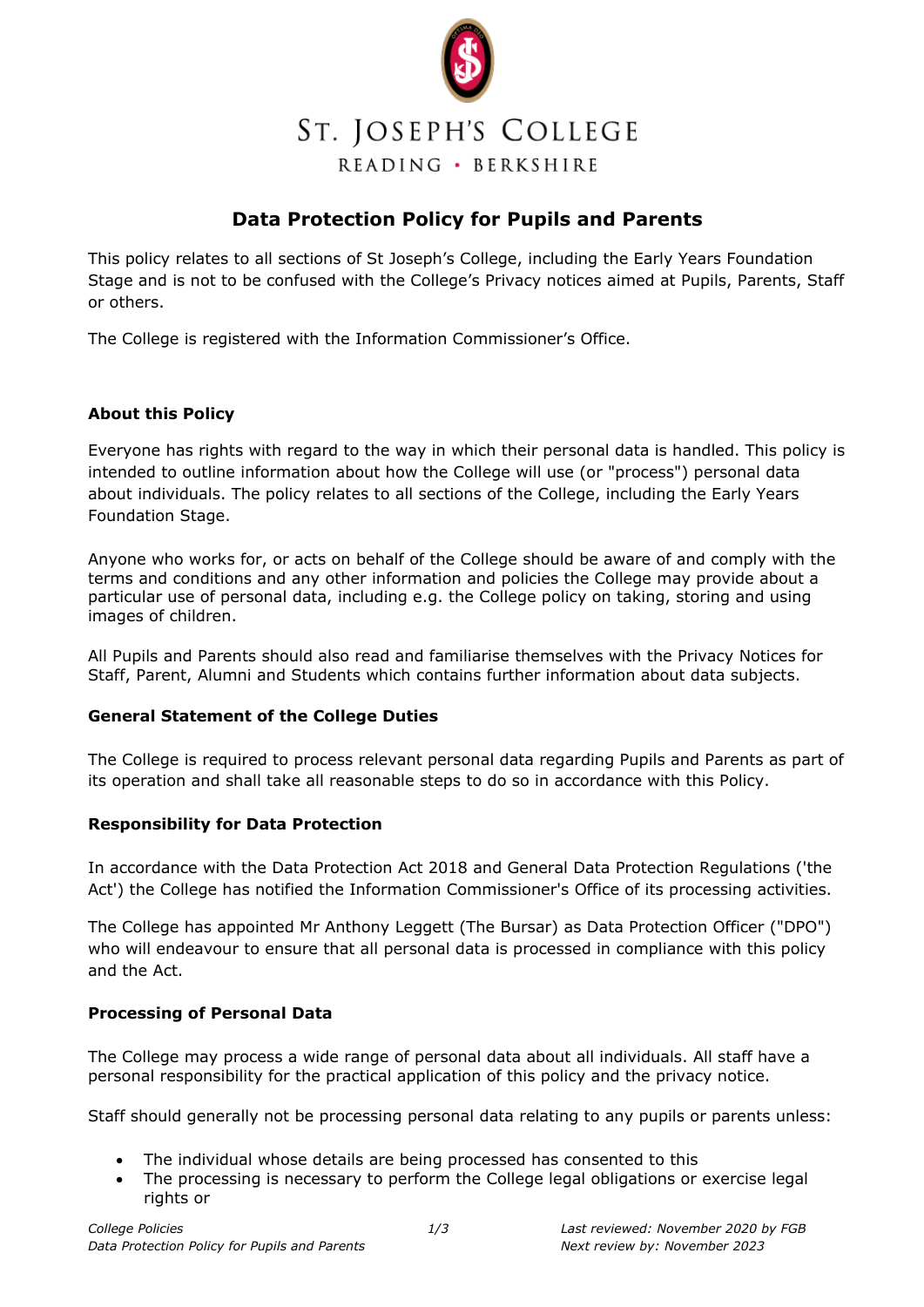

• The processing is otherwise in the College legitimate interests and does not unduly prejudice the individual's privacy

When gathering personal data or establishing new data protection activities, staff will ensure that individuals whose data is being processed receive appropriate data protection notices to inform them how the data will be used. There are limited exceptions to this notice requirement. In any case of uncertainty as to whether a notification should be given, staff should contact the DPO.

#### **Sensitive Personal Data**

The College may, from time to time, need to process "sensitive personal data" regarding individuals. Sensitive personal data includes information about an individual's physical or mental health, race or ethnic origin, political or religious beliefs, sex life, trade union membership or criminal records and proceedings. Sensitive personal data is entitled to special protection under the Act, and will only be processed by the College with the explicit consent of the appropriate individual, or as otherwise permitted by the Act.

#### **Use of Personal Data by the College**

The College will use (and where appropriate share with third parties) personal data about individuals for a number of purposes as part of its operations and where otherwise reasonably necessary for the College, such as security, regulatory and legal purposes, including to obtain appropriate professional advice and insurance.

#### **Data Accuracy and Security**

The College endeavours to ensure that all personal data held in relation to an individual is as up to date and accurate as possible. Individuals must notify the DPO of any changes to information held about them.

An individual has the right to request that inaccurate information about them is erased or corrected (subject to certain exemptions and limitations under the Act) and may do so by contacting the DPO in writing.

The College will take appropriate technical, organisational steps and training to ensure the security of personal data about individuals.

#### **Rights of Access to Personal Data ("Subject Access Request")**

All pupils over the age of 12 who are deemed mature to exercise their own rights, and parents can under the Act have access to personal data about them held by the College, subject to certain exemptions and limitations set out in the Act. Any individual wishing to access their personal data should put their request in writing to the DPO.

The College will endeavour to respond to any such written requests (known as "subject access requests") as soon as is reasonably practicable and in any event within statutory time-limits.